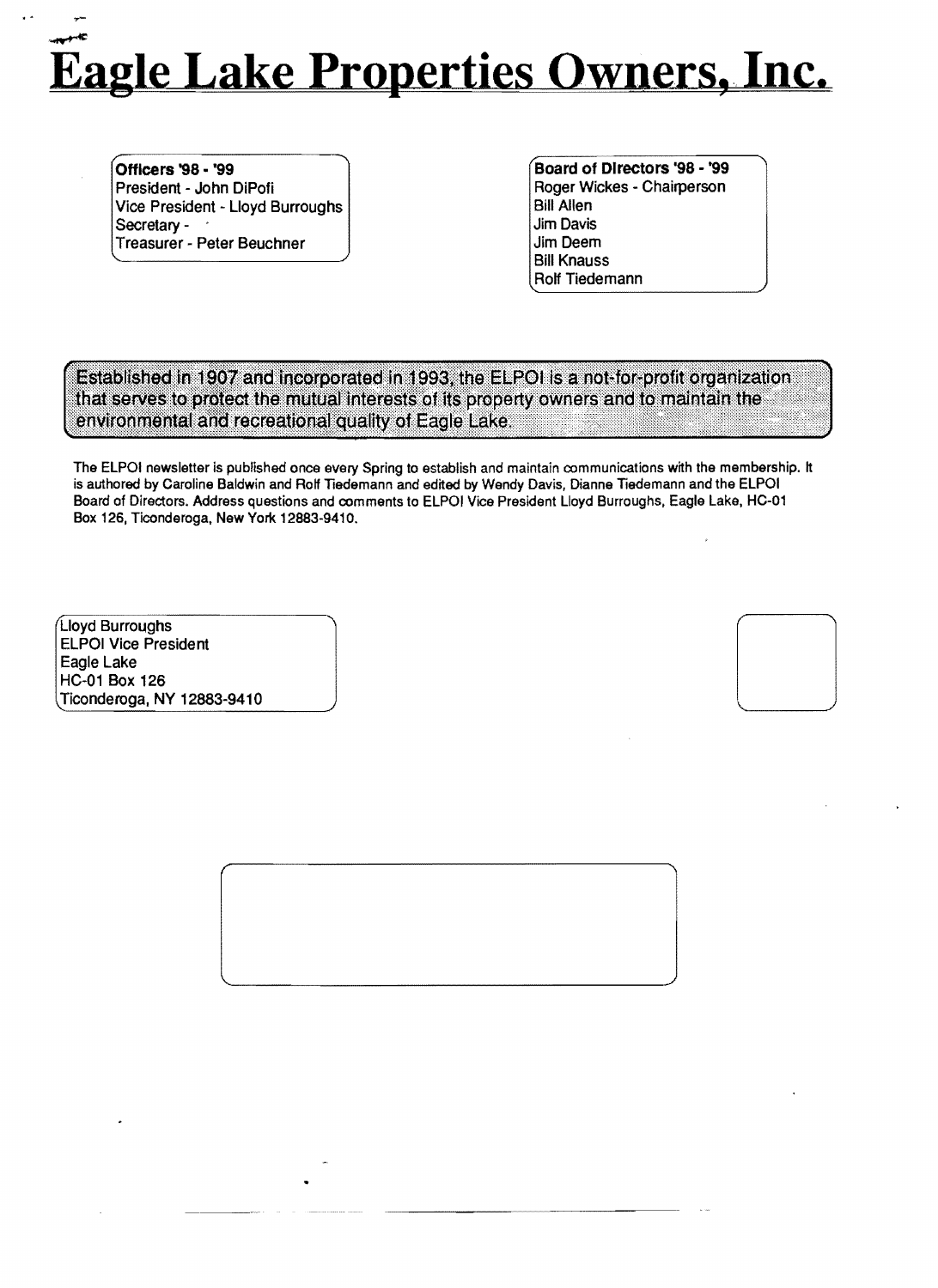**Eagle Lake Properties Owners, Inc.**  $\sum_{n=1}^{\infty}$ 

**Newsletter March 1999** 

;; ...

Officers; Board of Directors; Vice President - Lloyd Burroughs Bill Allen Bill Annuss<br>
Secretary - Unfilled Burroughs Bill Allen Bavis Bill Knauss Rolf Tiedemann Secretary - Unfilled Treasurer - Peter Buechner

Poger Wickes - Chairman Jim Deem<br>1998 - Bill Allen

Greetings one and all! This letter summarizes the highlights of the July 1997 and 1998 ELPOI Annual Membership Meetings as well as the two Board of Directors Meetings that took place in August 1998. It also includes brief updates on the work that has been done since last summer.

As you know the goal of the ELPOI has been to treat the Milfoil in the lake this Spring with the herbicide Sonar as part of the Sonar Pilot Project. To get an idea of where we stand on the status of the Sonar Pilot Project, the ELPOI Board Members invited Dr. Jim Sutherland from the New York State Department of Environmental Conservation (NYS DEC) to their August 15, 1998 meeting. Dr. Sutherland spent several hours updating the board members on where the DEC was in the Pilot Project process. He was very positive about the project and has assured us that it is still a go. Funding however just has not materialized from the State as originally promised. Dr. Sutherland recommends a letter-writing campaign from Eagle Lake members to those in state government who might be persuaded to go to bat for us. He recommends sending letters to:

| Commissioner John Cahill | Senator Ronald B. Stafford | Assemblywoman                                   |
|--------------------------|----------------------------|-------------------------------------------------|
| NYS DEC                  | Room 502                   | Elizabeth O'C. Little                           |
| 50 Wolf Road             | The Capital                | Room 324                                        |
| Albany, NY 12233-1010    | Albany, NY 12247           | Legislative Office Building<br>Albany, NY 12248 |

Please take a few minutes to send a letter to the above individuals. Thank them for their previous help and ask them to renew their efforts on behalf of Eagle Lake in seeing the Sonar Pilot Project go forward and come to a completion. Ask them for their help in obtaining the necessary funding to treat the lake with Sonar. Let them know that many of our members have pledged their own money to help this project go forward. Ask them to help eradicate our Milfoil problem! Please send copies of all written letter to ELPOI Vice President Lloyd Burroughs at Eagle Lake, HC-Dl Box 126, Ticonderoga, NY 12883-9410. They will be useful during the Pilot Project permit process.

Over the next couple of weeks you will be receiving several mailings highlighting additional important information. Be sure to look for them.

Many thanks to those 29 people / families who responded by pledging monetary support for the Milfoil eradication project. We need others to join the effort. The dollar amount of your support is important in making the project a reality. Also, the actual number of individuals willing to pledge monetary support represents an important indication to New York State of our interest and support for this project. Enclosed with this newsletter is a special letter to you from your Board of Directors. Please consider this very important issue and respond by completing the tearoff form at the end of the letter. Return it with your Federal and NY State tax deductible pledge. The Officers and Board of Directors thank you for completing this task.

The 1999 Annual Meeting and picnic is Saturday, July 10 at the Chilson Community Center. Please plan on it! Several important votes will be taken by the membership on this day as well.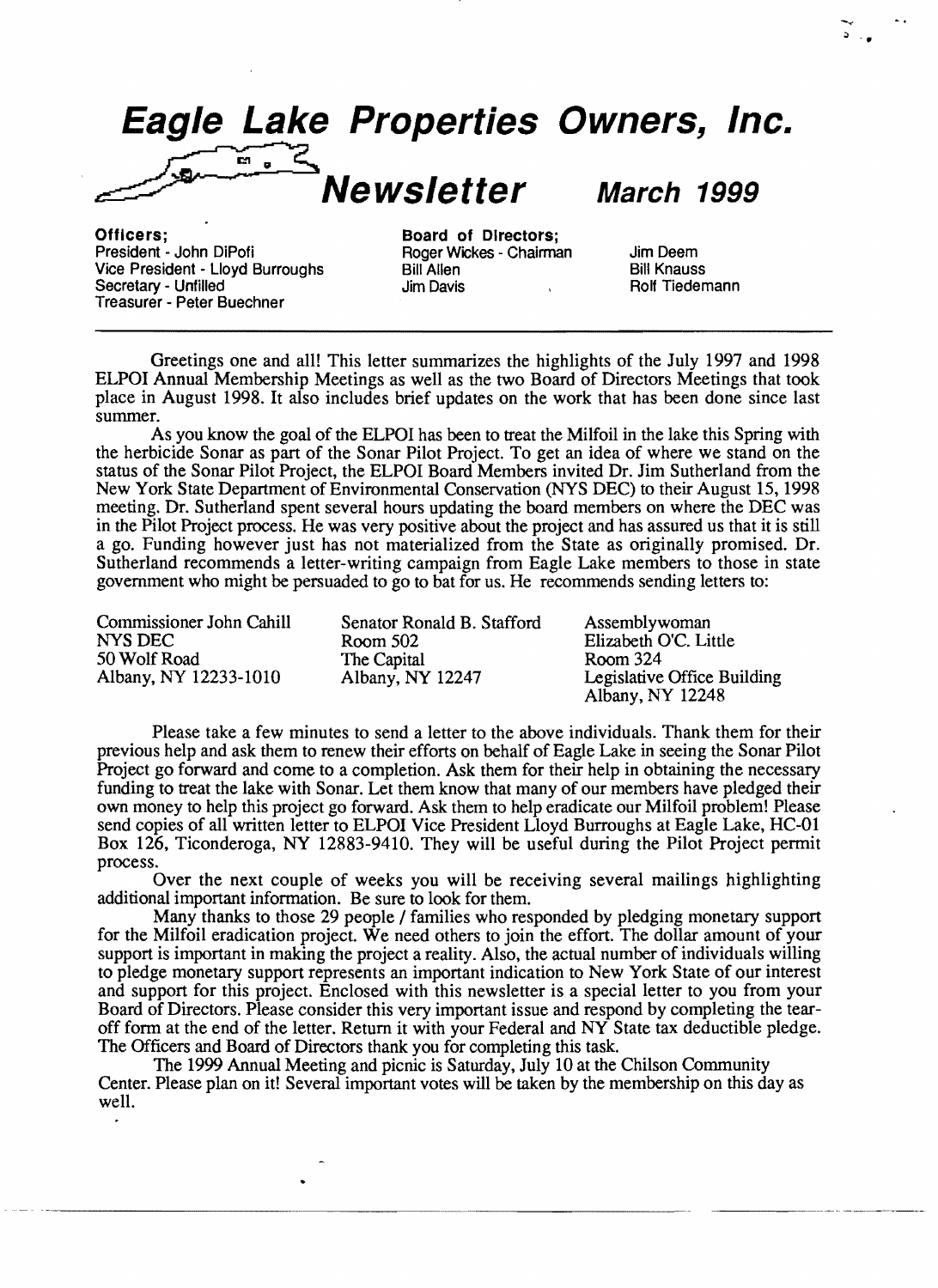$\ddot{\omega}$ 

## Highlights of the Annual Mecting July 12, 1997 at the Chilson Community Center

## COLAM Update

• Wendy Davis announced she will be leaving the office of president of COLAM in August, 1997 and provided an overview on the group's recent activities.

• Ms. Davis as a member of COLAM provided a summary of the proposed Sonar Pilot Project. All of Eagle Lake and part of Lake George were chosen as demonstration / pilot sites for Sonar. The treatment has been postponed because funding delays prevented timely contracting and timely application. Sonar must be applied after the ice goes out and when the Milfoil is actively growing. Ice-out occurred on April 17. 1997. Forrest Lisle urged that the Sonar treatment be applied as early as possible as many lake residents depend on the lake for water.

#### Education

• Ms. Davis reported: the recycling station in Ti now accepts colored glass; that she had obtained for us brochures on a range of subjects including jet skis, zebra mussels, etc.; the Town of Ticonderoga has imposed a 10:00 PM curfew for those age 18 and under and this applies to the Eagle Lake area.

## Weed and Pollution Control Committee

• Lake water quality report from Jim Davis and Rolf Tiedemann indicated bacterial levels are well below the accepted limit. Jim Davis and Paul Burroughs have been taking water temperature and monitoring dissolved oxygen levels as well as sechi disk depth readings. Results show the lake can support fish colonies. Lake clarity is good. The Fresh Water Institute recommends continued monitoring of the lake.

## Department of State Grant

• A Water Front Revitalization Grant of \$15,000 was awarded by the Departtnent of State to support the Pilot Project. In order to receive the money ELPOI, the Town of TI and International Paper have agreed to donate \$7,500 worth of services in time and labor. These services will be used to monitor the source of storm water run off (aka) non point pollution and on-site-waste water treatment. These 2 aspects are a required part of the Pilot Project.

#### Water leyel

• Water level is +2 as of July II, 1997 with "all boards in." The boards were put in in early May.

#### Historical Records

The organization's historical records are almost completed and will soon be available for review. The \$100 allocated last year for preservation of the records has not been spent as of this date.

## DEC Officer / Game Warden

• It was reported that Eagle Lake has a resident NYS DEC Officer / Game Warden. His name is Steven Stubbing and he can be reached at 518 585-3280. Mr. Stubbing has been observed on the lake enforcing the fishing and boating laws of New York State. When you are out on the lake, be sure you are in compliance with the regulations.(3/99 update: Mr. Stubbing has been transferred, we will miss him.)

**Highlights of the Annual Meeting** July 11, 1998 at the Chilson Community **Center** 

**Officers Elected for the year '98-'99**<br>President John DiPofi John DiPofi

| .              |  |  |
|----------------|--|--|
| Vice President |  |  |
| Secretary      |  |  |
| Freasurer      |  |  |
|                |  |  |

Lloyd Burroughs unfilled Peter Buechner

#### Board of Directors

Roger Wickes was reelected to another 3 year term and agreed to continue serving as Chairman. Rolf Tiedemann was elected to replace Bill Donnelly who completed a 2 year term. Thanks Bill. Continuing Board Members include Bill Allen, Jim Deem, Jim Davis and Bill Knauss.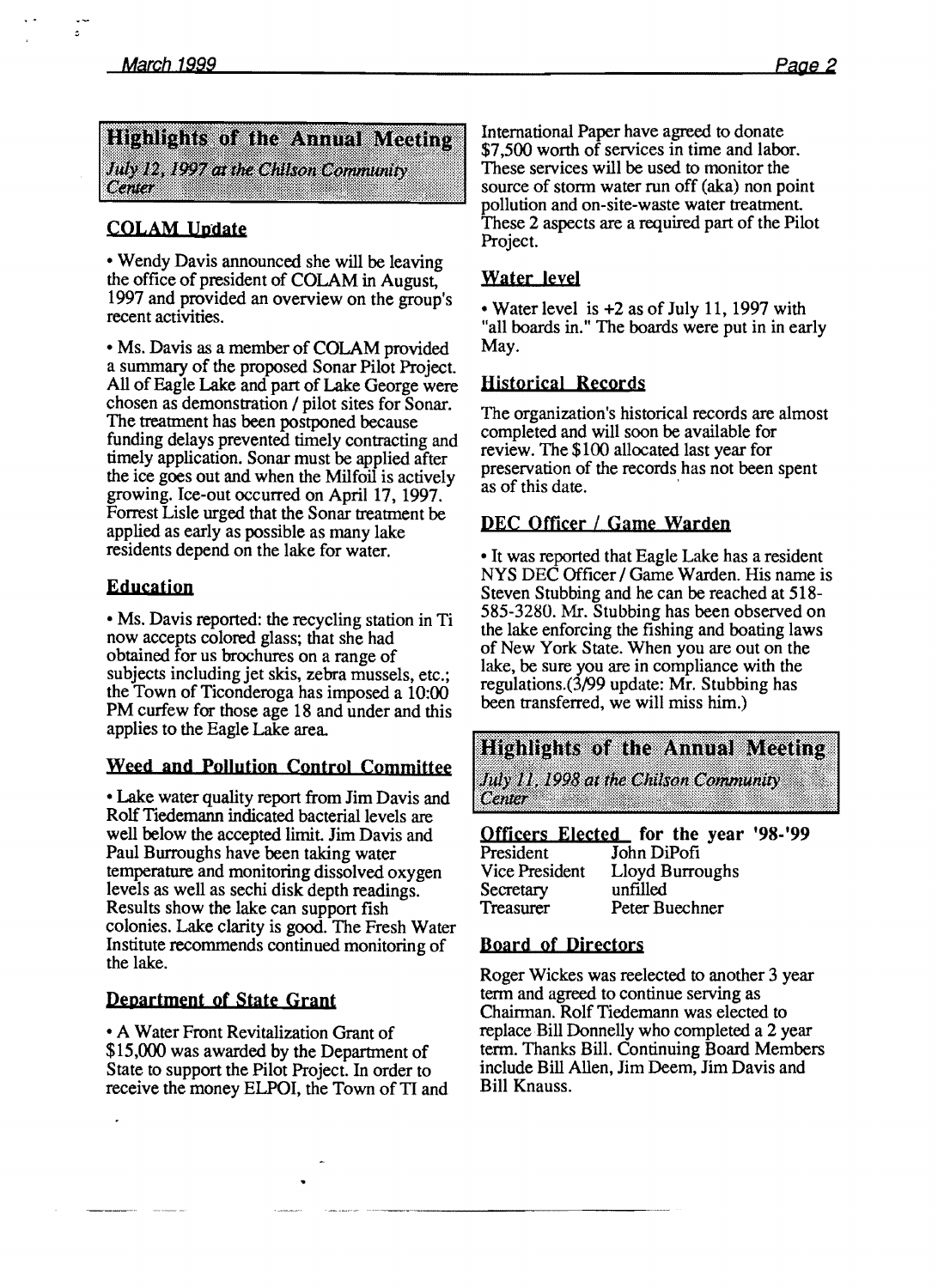#### Treasurer's Report 7/1//97-6/30/98

| <b>Total Expenses</b>  | \$1,514.78 |
|------------------------|------------|
| Total Income           | \$1,592.95 |
| <b>Balance 6/30/98</b> | \$3,607.15 |

The report indicated ELPOI's usual charitable contributions were not made. Also, COLAM dues may be overdue. The meeting voted to direct the Treasurer to review and pay any outstanding dues, memberships, and regular annual contributions. (3/99 update: All outstanding dues etc. are paid.)

#### Secretary's Report

Sharon Zankel, reported that following the August 30, 1997 Board of Directors' meeting, she mailed 105 solicitations for pledges to support the riddance of Milfoil, and prepared an annual report on January 11, 1998 to assist a grant application. John DiPofi interjected that 29 positive responses to the solicitation for pledges had been received and amounted to approximately \$14,000 in pledges to support the eradication of Milfoil.

## Weed and Pollution Control Committee

Jim Davis reported that buoys marking Milfoil concentrations were in by Memorial Day and signs about MUfoil. etc. were posted at the boat launch. Water testing shows Eagle Lake water has excellent quality. The \$7500 grant from the NY Department of State was lost because "time ran out." (3/99 update: The grant was not lost, an application for time extension has been filed and can be applied for again.) This grant requires an equal match from ELPOI, in either money or services, which are to be met by a septic system survey / evaluation and a survey of stonn water run off into the lake. The septic survey received a response from about onethird of the property owners. (3/99 update: Work will continue in the Summer of '99, more information forthcoming shortly.)

## Water Leyel Committee

Boards were put in the dam during the first week of May. The lake level has been unusually high:  $+21$  inches on  $6/27/98$ ;  $+13$ inches on 7/4/98; +7.5 inches on 7/11/98. This is due to the unusually wet Spring. Considerable discussion ensued about the dam and the water level of the lake. A check of the

ELPOI constitution and minutes from previous meetings did not reveal an adopted resolution stating a desired water level at the dam. (3/99 update: A check of the Annual Resolutions of the Board of Directors shows that they contain the previously voted upon lake level, it reads-2 to  $+1$ ) John DiPofi indicated that the State recommends the water level be maintained at -4 to +4. Bill Donnelly said the target is "always zero" and indicated maintenance of a given water level is hampered by the design of the dam and the presence of beaver. A motion was carried that the water level be maintained between  $-1$  and  $+2$ .

#### Fish Stocking Committee

DEC stocked Eagle Lake with 4,370 nine inch brown trout, 3,000 one-year-old trout and 400 two-year-old trout. Joe Muehleck said, "the fishing is good but catching them may be something else!"

## Membership Committee

Lloyd Burroughs reported that there are about 110 properties associated with the lake, involving 70-80 families. All are eligible to join ELPOI but only 52 paid dues last year (47 paid dues prior to Labor Day, a follow-up reminder letter produced five additional memberships). Paid memberships numbered fewer last year than in previous years.

#### Adopt-a-Highway Program

This active program is carried out by the Donnelly and Burroughs families. Everyone along Route 74 is asked to periodically pickup roadside litter near their properties. Anyone completing the formal training (contact Paul Burroughs at 585-7277) qualifies for a stateissued yellow hat. The Burroughs family volunteered to dispose of any trash picked up in connection with this program.

#### Education Committee

At this time, there was no committee chair and no activity to report.

## **Old** Busipess

• Route 74 Association, suffering from declining participation by both Eagle Lake and Paradox Lake residents. has been reorganized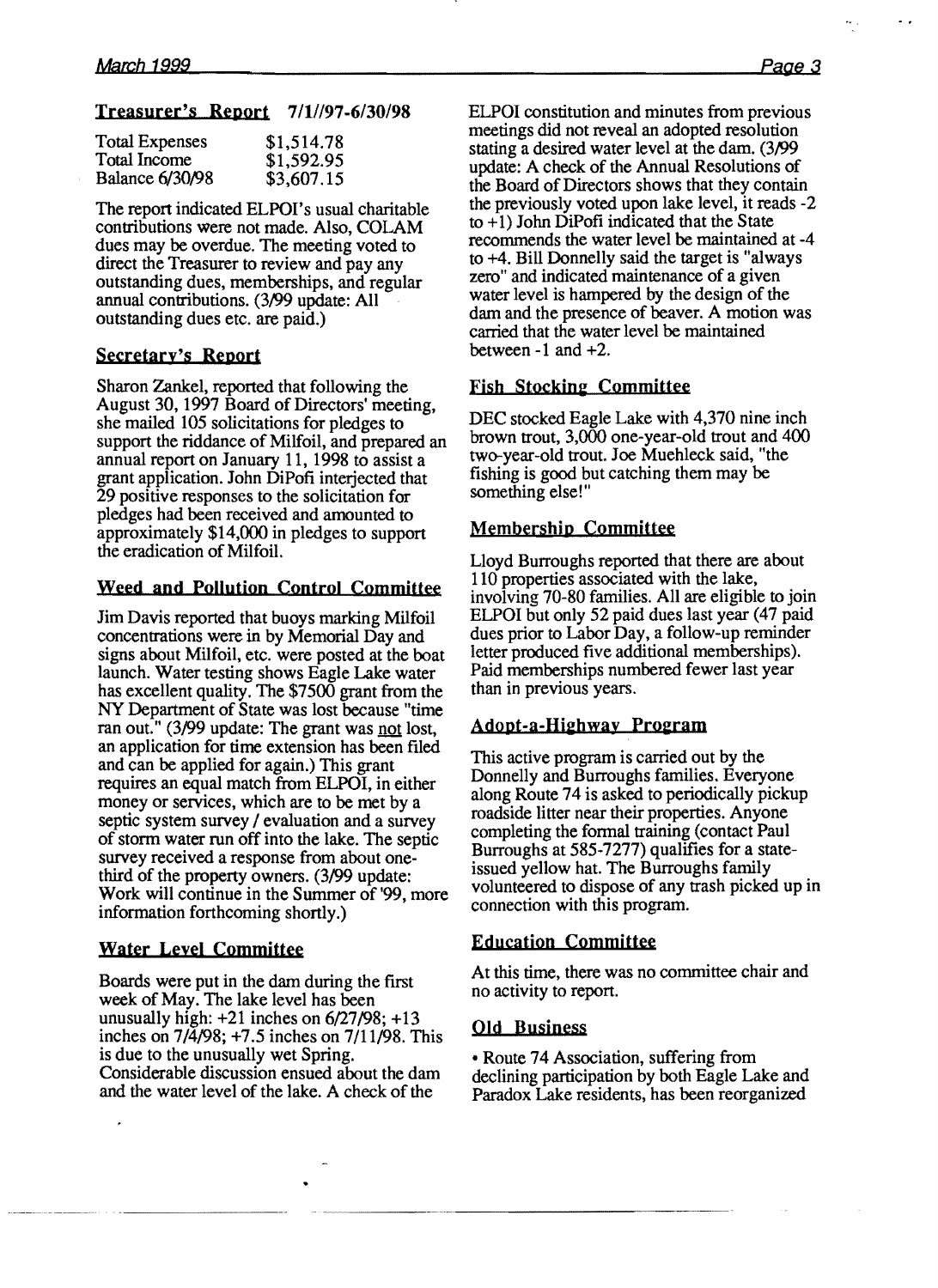as the Paradox Lake Association.

• Ruth Cummings reported a contact at NYS Dept. of Transportation indicated no major road work is planned on Rt. 74 until 2004 when the road may be resurfaced and shoulders widened.

#### New Business

• The membership voted to sponsor a replacement beach sign, highlighting boating regulations and a Milfoil warning. Rolf . Tiedemann volunteered to build the sign.

• Due to some problems on the State beach the membership requested Barbara DiPofi send a letter to the State about these conditions: e.g. trash, unleashed dogs.

• Treatment of the lake with the herbicide Sonar to eradicate Milfoil was discussed at considerable length. The membership voted to "... continue to pursue the treatment of the lake for Milfoil..." and asked the ELPOI Board of Directors to handle the issue. Eagle Lake's selection as a pilot program for Sonar treatment of Milfoil provides significant cost savings. Eagle Lake requires 65 gallons of Sonar, which costs \$1700 per gallon; another \$15,000 is needed to hire a certified applicator. SePRO, the vendor for Sonar, offered to donate 25% (up to \$20,(00) of the cost of the product to the pilot project. (3/99 update: The donation offer is currently in limbo, SePRO may however be in a position to renew the offer as we get closer to actual application.) Timing of the Sonar application (early Spring) is key to protection of lake vegetation.

• A "moment of silence" was offered in memory of Eagle Lake friends *Edward Archbald, Tammy Lazzaro, Gladys Lodge, Elizabeth Massett, Jack Riley.* 



At the July 1998 Annual Meeting the membership voted to turn responsibility for the Milfoil project over to the Board of Directors. The Board of Directors invited Dr. Jim

Sutherland of the Department of Environmental Conservation to this meeting so that the Board members could be brought up to speed on their new responsibilities. Jim outlined the history of the Sonar Pilot Project and the three phases that the project will be completed in. The first phase is the permit application process, the second phase includes the actual treatment of the lake with Sonar, and the third phase is the follow up monitoring.

• PHASE I *Application* Jim stated that this part of the project involved Eagle Lake, COLAM, the DEC and others getting the product Sonar registered for use in NYS (completed 2/9/93). Helping with the completion of the Generic Environmental Impact Study (GElS) (completed 1/25/95) and the helping with the preparation of the site specific (Eagle Lake) Environmental Impact Study (completed 3/31/99). In addition this phase includes the permit applications to the DEC and the APA for the treatment of the lake with Sonar. (3/99 update: Jim will be starting the permit application as of the first of April) Money was given to Eagle Lake by Senator Stafford as well as the Department of State in the Water Front Revitalization Grant. This money was used to off set the cost of various parts of this process. Jim told use that all of our previous years of compiling data and studying Milfoil on Eagle Lake had established the documentation necessary to complete the application phase.

PHASE II *Treatment* Jim stated that this phase involves the actual treatment of the lake with Sonar. He continued that his office has been in contact with SePRO, the supplier of Sonar, and an applicator that will apply the Sonar. Jim updated us on the offer by SePRO to donate some of the product to us for use in the Pilot Project on Eagle Lake. (3/99 update: The status of the donation is currently in limbo but recent contact with SePRO indicates that they may renew the offer as we get closer to actual application.) Jim indicated that even with the donated product the cost of the lake treatment would be about \$108,000.00. This amount includes the costs of product. application, and monitoring. Jim feels that as the project gets going that the funding money will be available, most likely from the State. Jim told us that some Federal funding is available. but it's not as easy to access. Jim felt that the members of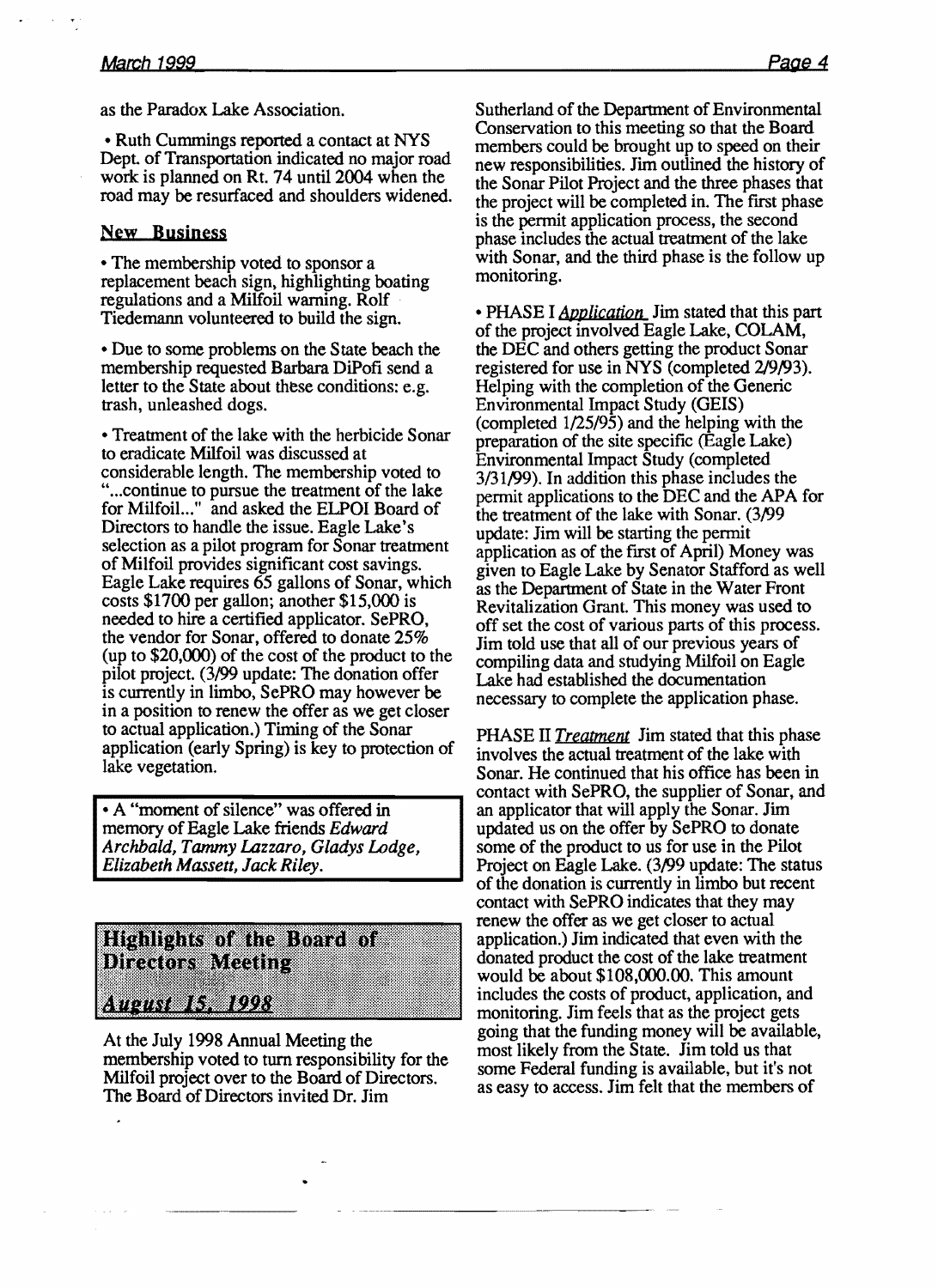our Association could have a major impact on the funding by completing the follow actions.

Action needed: Jim stated that members need to keep people focused on this project, you need to keep the momentum up, you need to tell your Board of Directors in writing and with pledges that you support their efforts to use Sonar to treat the Milfoil. You need to write to the DEC, your Senators, Assembly Person, the Governor and local legislators and tell them that you want them to join with the members of Eagle Lake in raising the required funds to fight Milfoil in Eagle Lake.

Jim asked us to tell the membership to send copies of all correspondence to the Board so that the information could be used as additional leverage in the permit and funding process. See Newsletter cover page for addresses.

PHASE III *Monitoring* Jim indicated to us that between his office at the DEC and with the efforts of SePRO monitoring after the treatment would be completed. Along with this monitoring Jim suggested that we continue our efforts to complete the septic dye testing. He also suggested that we join the DEC's Citizens State Wide Lake Assessment Program (CSLAP). CSLAP trains people from lake groups to monitor water quality by collecting samples and information from May-Sept.. Samples sent to NYS DEC are analyzed, creating long-term informational databases. After five years the DEC reports on the information. This is a free program for which volunteers are given training and equipment (bottles, manuals, etc.). (3/99 update: We are 2nd on the waiting list for this program)

**Highlights of the Board of Directors Meeting** : 07061 292 1993

• Discussed the windstorm on August 24th which knocked down trees and caused power loss to all but a very few on the south side of the lake.

• Discussed whether 911 numbers were working on the north side of the lake due to party line nature of some of the phones there.

• Milfoil was discussed. NYS DEC was on the Lake on August 28th looking for Milfoil patches as they do annually. The Board of Directors will continue work on pushing along the Milfoil treatment project. Lloyd Burroughs and Wendy Davis, sub-committee members for the Eagle Lake Pilot Project, continue as contact persons with Dr. Sutherland of the DEC.

• Discussed sources for non potable water during the sonar treatment time. Jim Davis stated that the ELPOI could ask the Chilson Fire Dept. if they would be willing to bring around non potable water after treatment during the time of lake water use restrictions. Jim mentioned that storage containers would be the property owners responsibility.

• Discussed the need for water control at the dam for 30 or so days after treatment. The control of the water during this time will be the responsibility of those managing the pilot project, most likely the DEC.

• Discussed the testing of Eagle Lake property owners' on site-waste water treatment systems with dye. Dye testing is a required part of inkind-services for receiving the Department of State Water Front Revitalization Grant. The Grant is covering some of the costs incurred with the permit and application process for Sonar. To date about 1/3 of the property owners have returned their surveys. Rolf Tiedemann and Jim Davis will be contacting the remaining members again about their survey's. Wayne Wagner, Town of Ticonderoga Code Officer, will assist with the testing and survey data collection. His assistance is also part of the Grant.

• Discussed the dollar value of the Milfoil fund pledges. The Board was pleased that the members pledges totaled \$14,400.00 from 29 responses. The Board decided to send out the pledge letter again this time stating specifically that pledges and contributions to ELPOI are NY State and Federal tax deductible. The hope is that we can increase the number of people pledging their support to the Milfoil project to over 75%. Dr. Sutherland, DEC, in his previous meeting with us stated that the more unanimous the membership support for the pilot project the more likely the State will try to find funding, Actual dollar value amount is not as important as you returning the pledge letter

-\_....................\_----------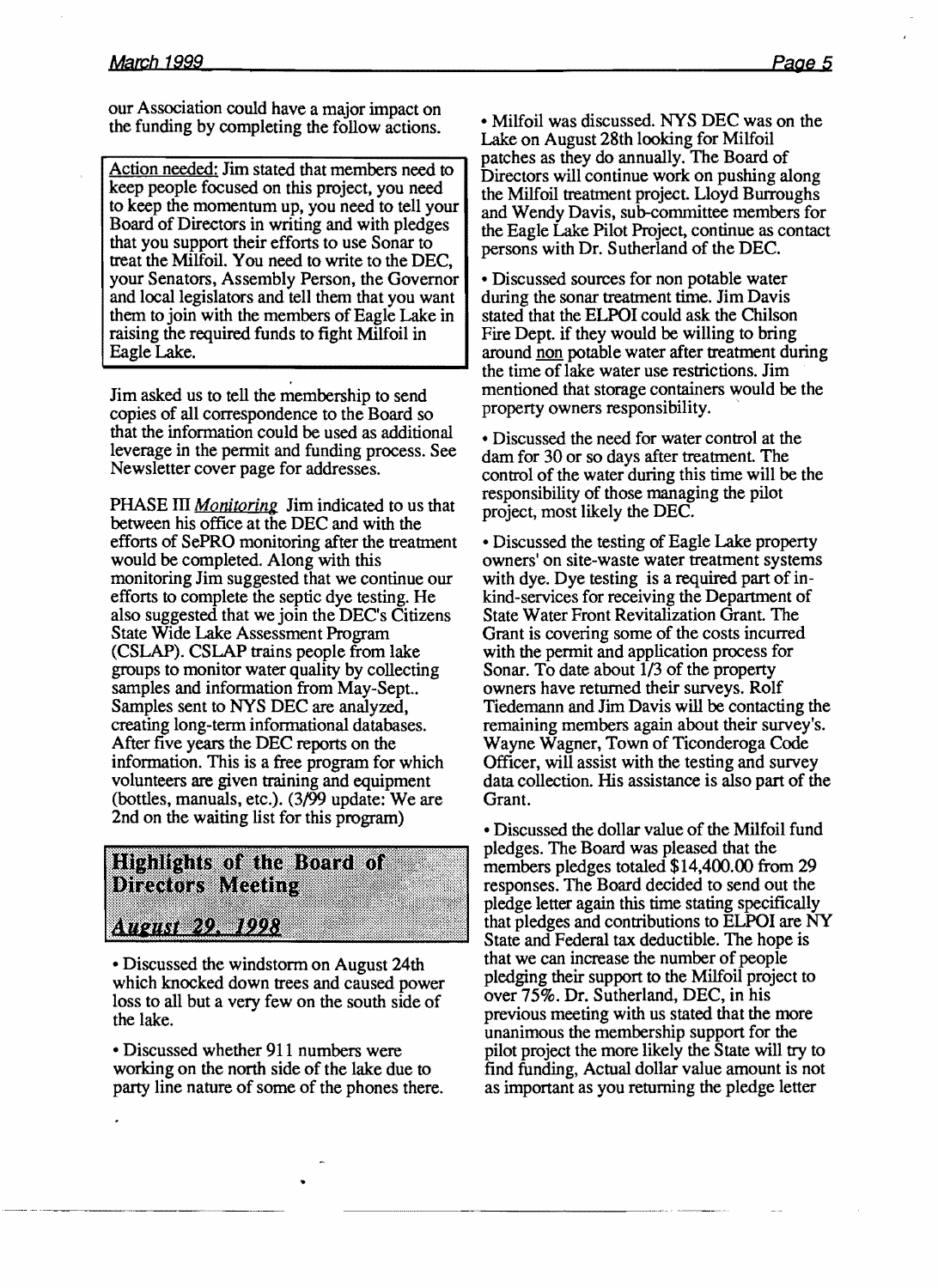with your support.

• Discussed the treasurers expenses and agreed to keep dues at  $$25.00$  for the next year. This covers operating expenses. Heard that all current obligations have been paid since the annual meeting. Reappoved the value for the contingency fund of \$500.00. Heard that the money given to the ELPOI for legal defense as it pursued the use of Sonar is still in tact in a Certificate of Deposit CD account.

• Completed Annual Resolution business to give the Officers and Committees the same responsibilities as in the past.

• Discussed the need for an Education committee. There is currently no one completing the duties for this. Anyone mterested should contact Vice President, Lloyd Burroughs. The Education Committee in the past covered boating safety, visitors to the lake general quality of life on the lake, Milfoil, new families etc..

• Heard that there are 107 properties on the lake, owned by  $70 - 80$  families, of whom  $52$ have paid dues in 1998 (65 paid dues in 1996). As far as the State is concerned, ELPOI Association represents the majority of Eagle Lake property owners.

• Discussed the lake level and again restated the need for constant monitoring and the patients of the membership in keeping it in the -/+ range during times of heavy rain or drought. Agreed that the level is decided by the majority of people and is measured on the gauge by the bridge. As of the vote on 7/11/98 at the Annual Meeting a level of between -1 and +2 was to be the target

• Heard that this past years lake water testing for 4 or 5 Chemical tests cost \$150.00. Tests were conducted for fecal coliform, nitrate, phosphate, pH and chloride.

• Discussed traffic along Rt. 74 and the need for increased police patrols. Authorized Dianne Tiedemann to draft letters to: the NYS Troopers asking them to patrol more often, and to IP and Walmart asking them to remind their drivers that during the summer months they need to pay particular attention due to the increased seasonal traffic.

#### Reminders and General Interest

• Boat safety and swimming safety are very important. All boaters are reminded to check the safe boater guides and keep a good distance from swimmers and Milfoil beds. Remember NYS recently changed the law about personal flotation devices and now requires one for each person in the boat.

• A recent newcomer to Eagle Lake, Sharon Zankel, has expressed an interest in compiling a pictorial history of the lake and its residents. She has just authored a pictorial history about her hometown of Brunswick, New York where she serves as Town Historian. Ms. Zankel has experience in recording and writing local history. She also has the ability and equipment to reproduce photographs and is willing to donate this service to ELPOI so that our organization may publish old photographs m a newsletter or, perhaps, down the road, a book! Please call her at (518) 279-9714 or email at SZANKEL@aol.com, if you have information, photographs, or ideas to share.

• Ms. Zankel also suggests, if ELPOI does have to raise money to support the Milfoil problem, that WALMART be approached about matching funds. W ALMART here in Brunswick has given several hundred thousand dollars to the Town and not-for-profits over the last three years. Is there anyone willing to approach them? Contact VP Lloyd Burroughs and she will pass the information to the Board.

• The Culley's have sold their place on Eagle Lake but expect to be back at Putts Pond next year. The association wishes them well and will miss them.

• Members may receive delayed mailings during the summer due to "inactive" summer postal addresses that are currently listed in our membership roster. If you will not be activating your Eagle Lake postal address please contact Membership Chairperson Lloyd Burroughs.

• The ELPOI Members would like to thank DEC Director Dr. Jim Sutherland, Town Supervisors Dale French and Mike Connery, SePRO's Bo Burns and Ti Code Enforcement Officer Wayne Wagner, as well as many others for all the time and effort they have given for continuing to help edge the milfiel project closer to completion.

--.... --.---.---~-- ..--------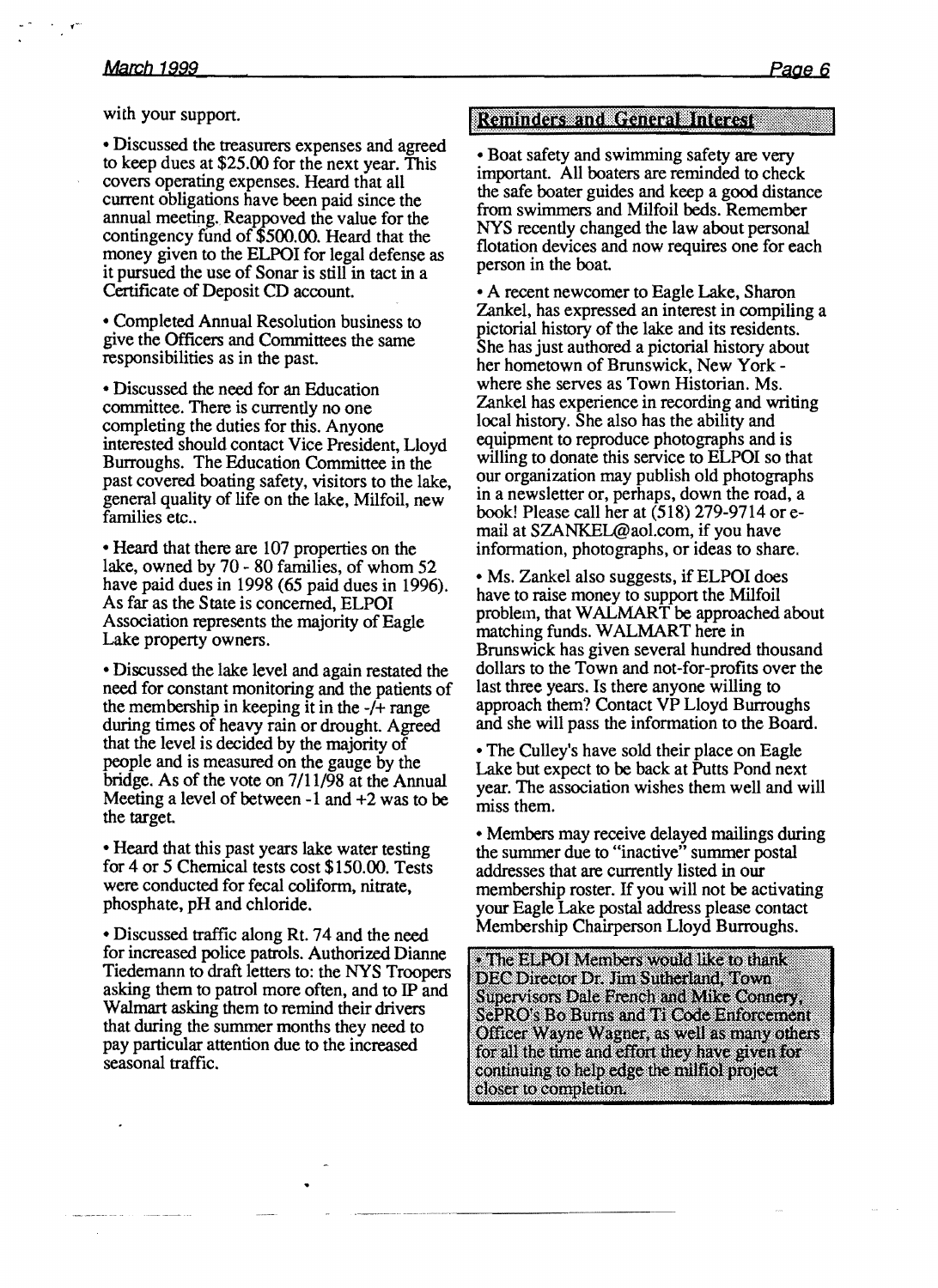# **March 1999**  Important Follow-up Pledge Request

Dear Eagle Lake Property Owner,

This letter is to update you on the project to eliminate Eurasian Water Milfoil from Eagle lake. A year ago we wrote to ask you to consider making a pledge of \$500, if needed, for this project. To all of you who made such a pledge we offer our deep appreciation. We will let you know if and when this money will be needed.

We understand that not everyone was in a position to make such a pledge. If any of you can now pledge any amount or increase your original one we thank you in advance. WE HAVE NOW DETERMINED THAT THESE PLEDGES, ONCE THEY BECOME CONTRIBUTIONS, QUALIFY FOR FEDERAL AND STATE INCOME TAX EXEMPTIONS. ( Good news for all!)

Vast research has been done during the past ten years on how to deal with the intrusion of the exotic plant Eurasian Water Milfoil. The ecological balance of Eagle Lake is being rapidly upset by Milfoil which is steadily crowding out native water plants with the resultant loss of natural habitat for marine animals.

After long and thorough investigation the Board of Directors determined that treating Eagle Lake with the herbicide Sonar is the most effective way to deal with this menace in terms of cost effectiveness while best protecting and preserving the native plants and animals.

We are pleased to tell you that the Milfoil eradication project is now moving forward. Jim Sutherland of the DEC recently spent several hours meeting with our Board of Directors right here at Eagle Lake. He assured us that eradicating Milfoil in Eagle Lake has a high priority and that the State is targeting treating the Lake in the Spring of 1999. Some contracts have already been let!

While the Eagle Lake Properties Owners, Inc. welcomes all to membership, membership is not a requirement to participate in this project. All pledges are tax deductible when paid, as mentioned above, but no payment is necessary at this time but the Board of Directors would be appreciative of your support given by reaffirmation or a new pledge. All pledges are confidential and